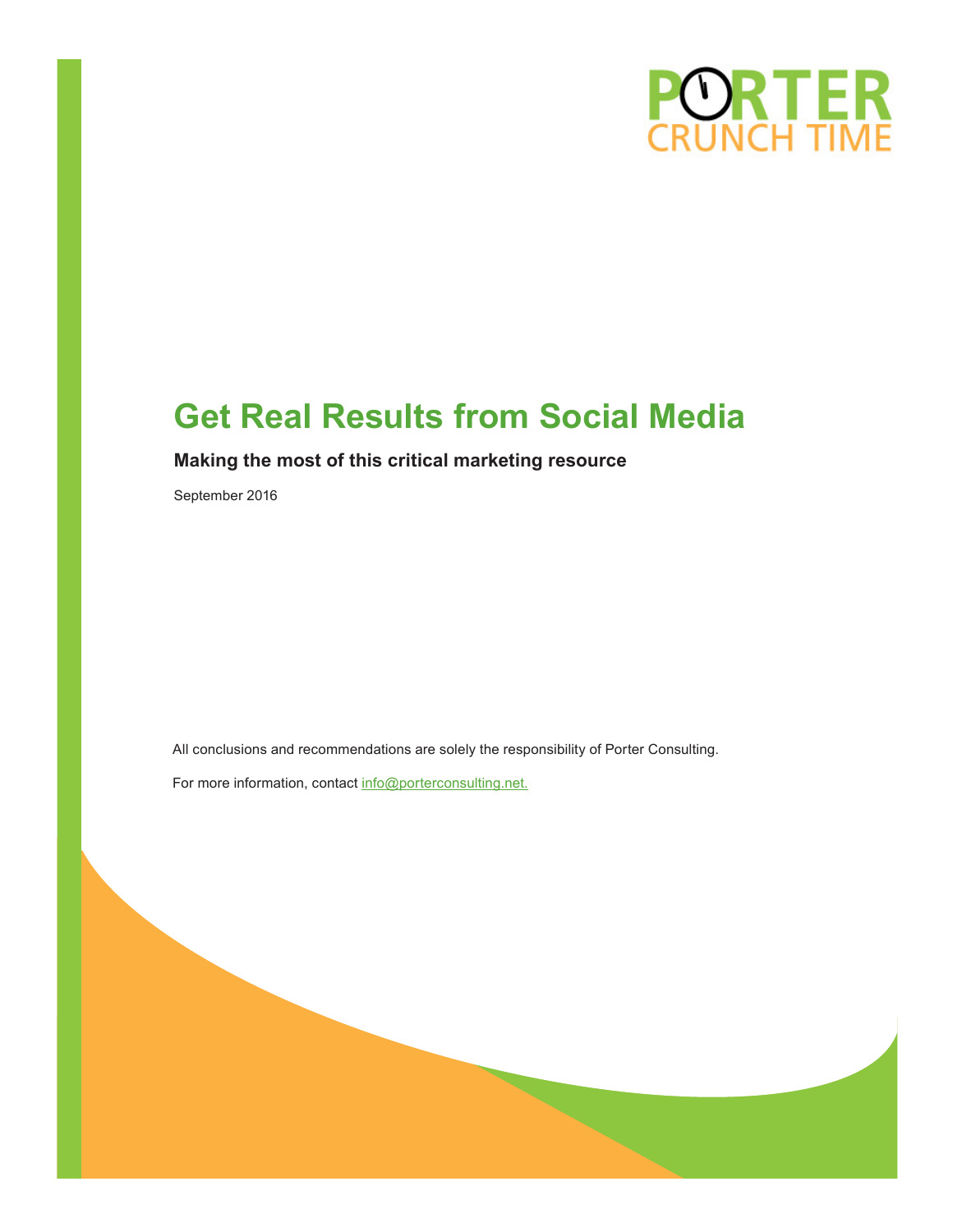# **Contents**

| <b>Introduction</b>                                                 | 3              |
|---------------------------------------------------------------------|----------------|
| <b>Establish Priorities to Put Your Best Foot Forward</b>           | 3              |
| The Benefits of a Strong Social Media Presence                      | $\overline{4}$ |
| <b>Where Do You Stand Today?</b>                                    | 5              |
| Determining your position is the first step in charting your course | 5              |
| <b>Where Do You Want to Go?</b>                                     | 5              |
| Make sure you pick the right place                                  | 6              |
| How Do You Bridge the Gap?                                          | 6              |
| Evaluate your content and delivery                                  | 6              |
| Maintain a consistent pace of communications                        | 7              |
| Use the two-way street for engagement                               | 8              |
| Measure for continuous improvement                                  | 8              |
| <b>How We Can Help</b>                                              | 9              |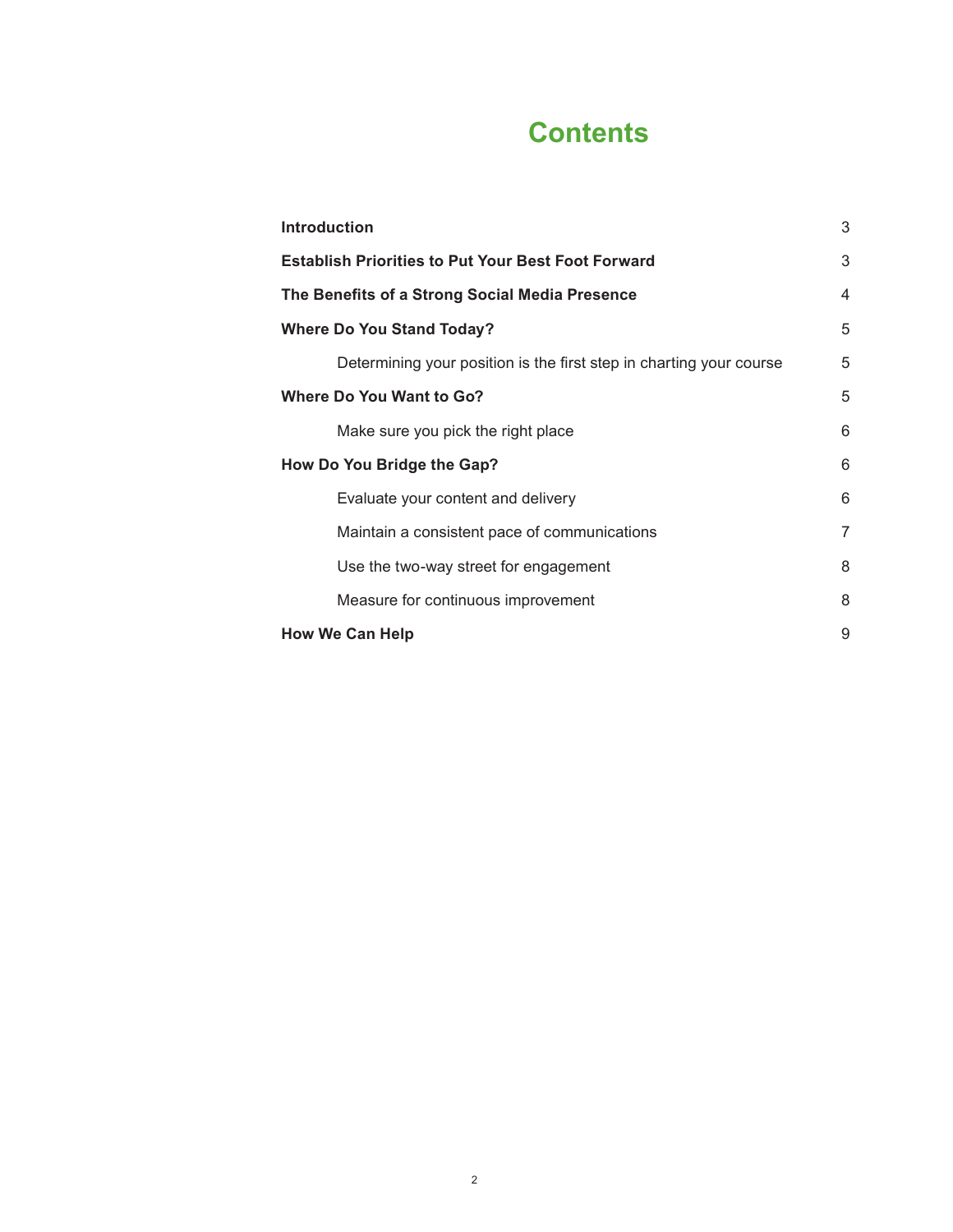#### <span id="page-2-0"></span>Smart companies are reaching out to individual consumers and engaging them directly and precisely. Broad-brush communications campaigns are being replaced by smaller, more nimble programs more effectively targeting the specific interests of specific audiences. Social media. viral marketing, mobile apps and blogs are rapidly crowding out traditional advertising, brochures, and tradeshows.

- Mary Allard, Director of **Marketing Strategy at Porter** Consulting

# **Introduction**

Age-old marketing patterns are being shattered in the new era of social media.1 Traditional outbound marketing from a company to its prospective customer is often ignored. Big-budget advertising campaigns and splashy media events, once must-haves to get noticed, are falling by the wayside.

Customers now determine what they are looking for by sifting through all the information available at their fingertips. If you're not already on their radar, it can be difficult to get their attention. As a result, you need to attract their interest as early as possible in the Buyer's Journey, harness their attention, help them in their research, and ultimately convince them that your solution is the best fit.

# **THE BUYER'S JOURNEY**



Connecting with customers through social media is one of your best and most cost-effective methods of doing this. In our experience, social media has been an effective way to engage with customers at every step of the Buyer's Journey, from developing relationships, to driving revenue growth, to increasing customer loyalty, and ultimately to building advocacy.

Social media gives you the opportunity to connect directly with your customers, learn about their preferences and needs, develop strategies to appeal to them, and even extend your reach. It helps build your customer base, since the number of *likes* a message receives often carries more weight than a billboard poster, because followers forward information on to their friends with a tacit *recommended* status.

# **Establish Priorities to Put Your Best Foot Forward**

Like many businesses today, you know that your company can benefit from social media marketing. But, as with anything new, it is difficult to determine exactly where to start, whether you are doing it effectively, or what follow-on steps you should take. You probably have a lot of questions, such as:

- How much time should I invest, and in what?
- How will I attract the right audience?
- How can I ensure my social media marketing is aligned with my business goals?
- How do I portray the right image for my company?
- How effective is my current strategy?
- How do I ensure that I have a model for making increasingly better decisions down the road?

You want to put your best foot forward, but there's always the issue of limited resources. You need to set priorities to make sure your plan will be the best for you. This paper describes how Porter Consulting evaluates those questions on behalf of our clients, based on our Social Media [Assessment](http://porterconsulting.net/index.php/social-media/).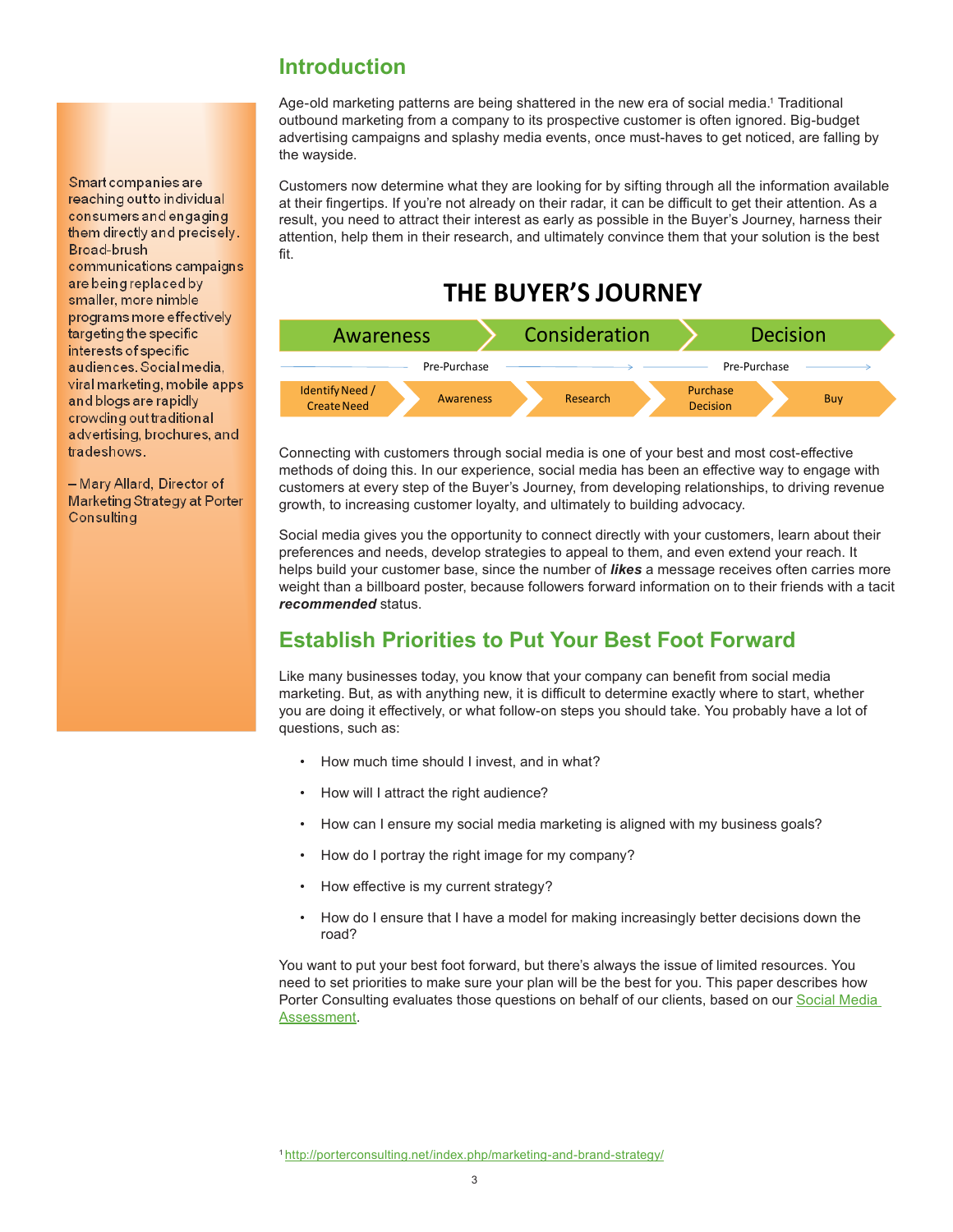## **The Benefits of a Strong Social Media Presence**

Social media has come a long way in terms of acceptance as tool for use in marketing plans. A critical reason for its popularity is that it allows customers to have a voice. The market has evolved from one-way, business-to-client push communications to a world where customers expect to be heard.

With today's social media, buyers will share their opinions about businesses and products online, whether you are a part of that conversation or not. So it is important to engage with them. Engagement can help you learn a lot about your customers. Social media is an excellent tool that can provide your customers information about your company. And you can also hear what they have to say. Daily engagement and social listening often provides you with important information that can guide your business decisions.

In its [2016 Social Media Marketing Industry Report,](http://www.socialmediaexaminer.com/report/) Social Media Examiner pinpointed the many benefits of social media marketing. In their survey of over 5,000 marketers from mostly smaller and midsized businesses, they found that the two biggest gains realized by their businesses were increased exposure and traffic. However, market insights figured as well.



#### Source: [2016 Social Media Marketing Industry Report](http://www.socialmediaexaminer.com/report/)

So there is real value to be found in social media for marketing purposes, both in terms of lead generation and for gathering customer requirements. The key to extracting its value is to have a plan in place on how to use the data being provided. Proper use of this information can help you make business decisions that capture more sales.

To develop such a plan, follow these three steps:

- 1. Examine where you are today.
- 2. Determine where you want to go.
- 3. Do what's required to help you bridge the gap.

This paper is designed to help you apply this approach to your own business.

<span id="page-3-0"></span>Social Media Marketingthe use of social media platforms to communicate and engage with people. Often used by marketing professionals as a megaphone to broadcast a message. A more targeted approach than broad-brush advertising, as followers opt in to receive content.

Social Selling - a targeted method of lead generation that uses social media to interact with and engage your prospects. A one-onone experience that offers targeted personal, relevant content and accelerates a purchase decision.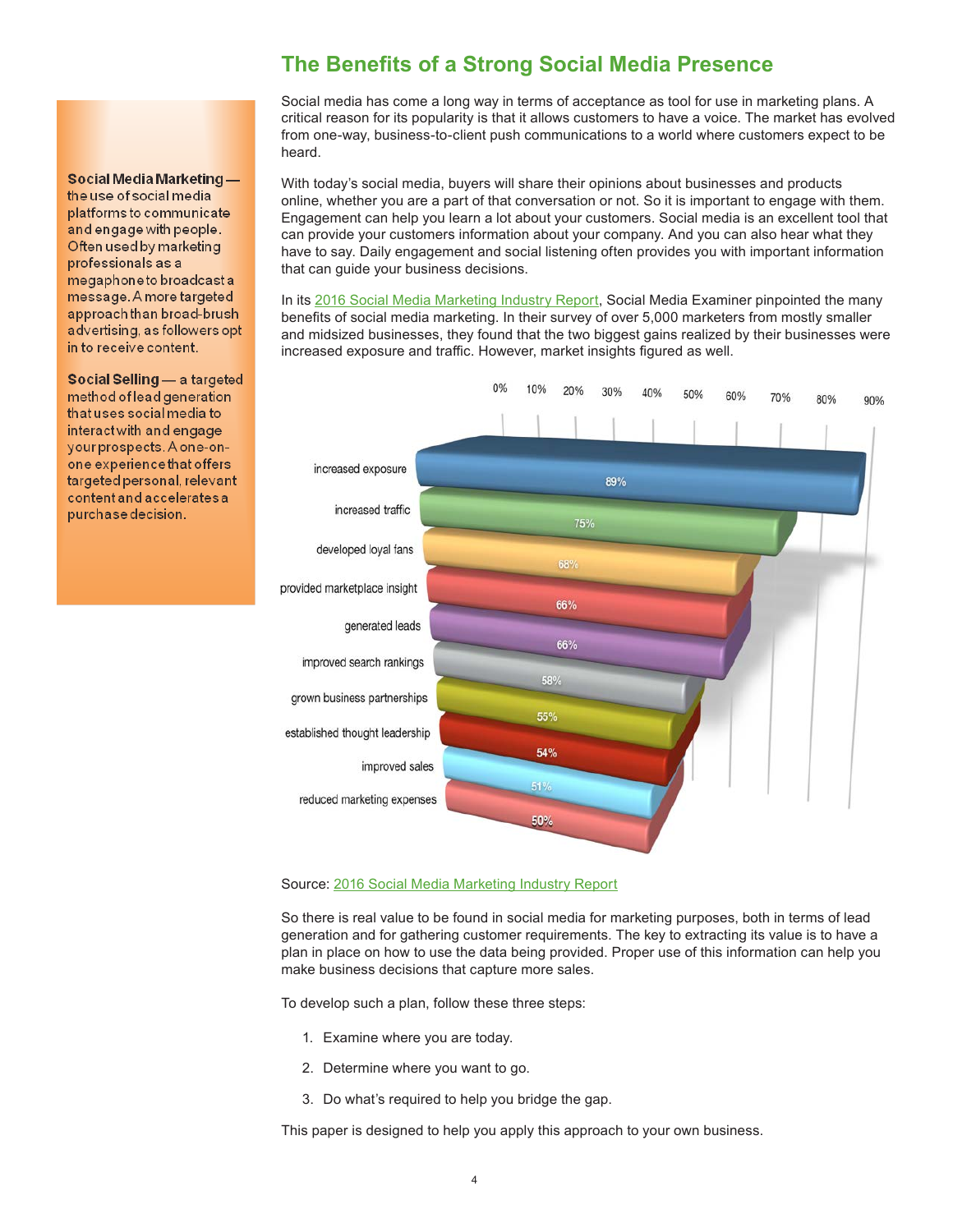<span id="page-4-0"></span>

# **Where Do You Stand Today?**

#### **Determining your position is the first step in charting your course**

A strong presence doesn't mean you have to be everywhere at all times. It means doing what's right for your business. To determine this, consider these four questions:

- 1. Where are you today in terms of social media?
- 2. What do you expect social media to deliver for you?
- 3. What are your competitors doing?
- 4. What is the gap between the first situation and the next two?

An interesting statistic was revealed by Forbes in 2015. Almost 75% of salespeople who beat their 2014 quota by 10 percent or more said they had an excellent understanding of how to use social media for prospecting, nurturing relationships, and closing deals. These salespeople were over 6 times more likely to exceed their quota than peers who had only rudimentary or no social media skills.2

Evaluating where you are with regards to social media marketing is the first step in a journey toward the broader aspect of Social Selling. If you haven't already jumped in, now is the time to connect through social networks such as LinkedIn, Twitter, Facebook, and Instagram. Doing so will help you actively target audiences who can become your loyal followers and best opportunities for sales.

We have found that following these steps can be of great assistance. They can help those who have already begun investing in social media as well as those who have not yet done so and want to have a plan in place to make the most of the opportunity.

## **Where Do You Want to Go?**

Similar to financial investments, you want to take a balanced and optimized approach to choosing social media platforms. It's important to get the right messages to the right person without spreading yourself too thin. There are lots of ways to communicate. Different platforms suit different purposes. The fact that there are obvious leaders can help you to focus.  $0%$  $20%$ 



[Source: Social Media Marketing Industry Report 2016](http://www.socialmediaexaminer.com/report/)

<sup>2</sup> [http://www.forbes.com/sites/meghanbiro/2015/05/22/study-skilled-social-media-users-are-6x-more-likely-to](http://www.forbes.com/sites/meghanbiro/2015/05/22/study-skilled-social-media-users-are-6x-more-likely-to-exceed-quota/#79a8e32232d7)[exceed-quota/#79a8e32232d7](http://www.forbes.com/sites/meghanbiro/2015/05/22/study-skilled-social-media-users-are-6x-more-likely-to-exceed-quota/#79a8e32232d7)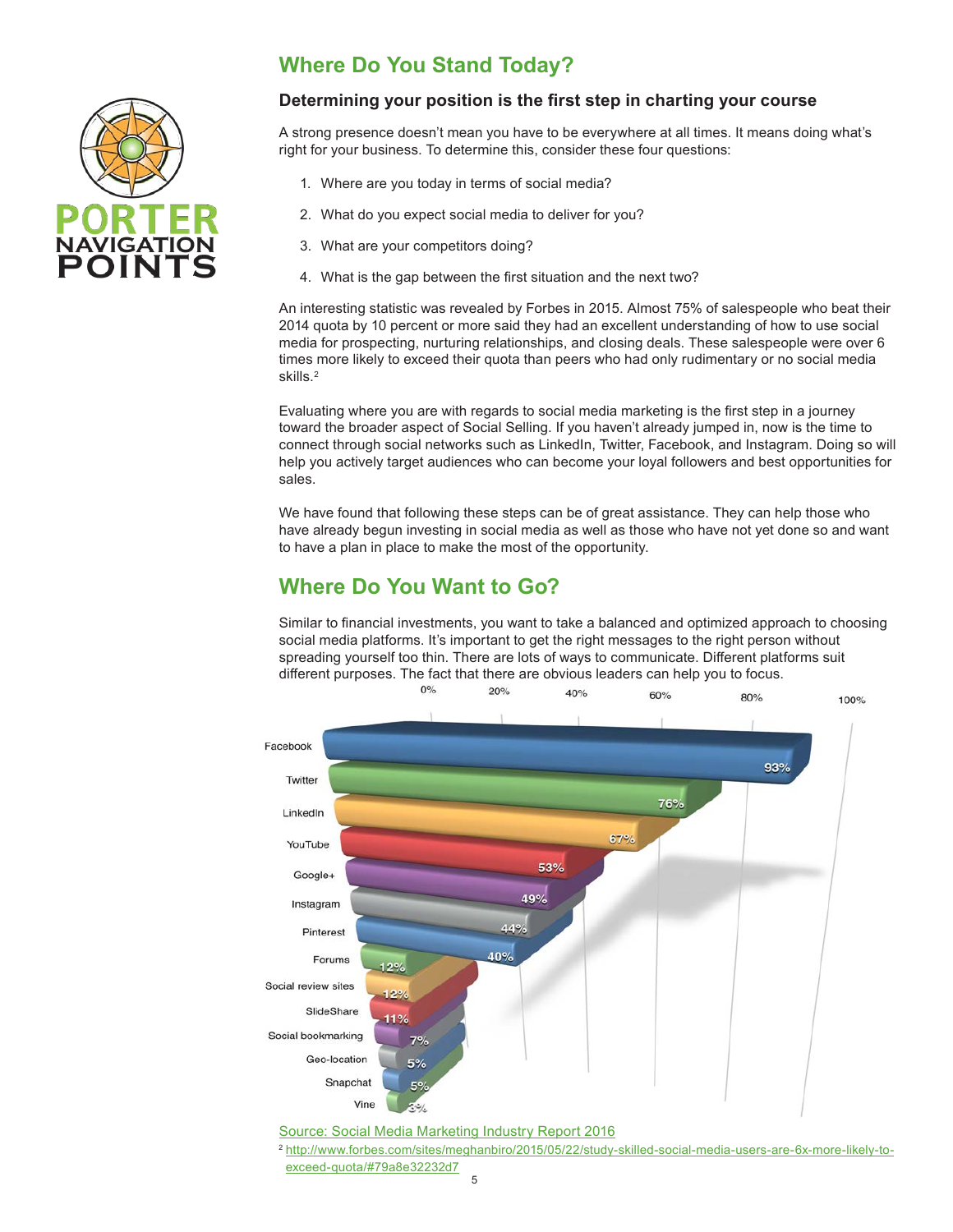#### **Make sure you pick the right place**

<span id="page-5-0"></span>

The key to optimizing your social media marketing plan is to ensure that whatever presence you have is a logical one. To determine whether a platform is a logical fit, check if your competitors are there, and then ask yourself these questions:

- 1. Who is my audience?
- 2. What are their likely objectives/pain points?
- 3. Which platforms are they likely to use?
- 4. What do I want my audience to know or do?
- 5. What are they likely to know already?
- 6. How does the platform I intend to use portray my brand or persona?

Other factors to consider when choosing which platforms to invest in include the size and type of your business. B2B organizations do well using LinkedIn, an ideal choice for interacting with likeminded corporate influencers. According to a recent study by HubSpot, LinkedIn is 277% more effective for lead generation than Twitter or Facebook.<sup>3</sup> In our experience, however, Facebook can still be an important place to have a presence. More than 75% of Americans use Facebook, and it's an incredible stage for advancing nearly any brand because of its exceptionally diverse audience.

# **How Do You Bridge the Gap?**

Once you've determined the right mix of social media platforms, how do you ensure your message is heard? We recommend following these four simple steps:

- 1. Evaluate your content and delivery.
- 2. Maintain a consistent pace of communications.
- 3. Use the two-way street for engagement.
- 4. Measure for continuous improvement.

#### **Evaluate your content and delivery**

Think about how you use social media. Most people don't like to see their newsfeed clogged up with promotions, ads, or other marketing material. They want content that entertains them, enlightens them, or otherwise enriches their lives.

Try to make your content fun, engaging, and thought-provoking instead of hoping to make a sale with each and every post. The three top reasons people unfollow brands is because of repetitive or boring content, too frequent posts (more than six times a day), and lack of customer engagement (slow or no response to comments).<sup>4</sup> Also, given how quickly people scroll through posts, it's important that your content is split-second recognizable as yours and yours alone. You want to guide your audience along their buying process directly to you.

Here are things we look for when we evaluate content and posts for our clients.

*• Are the messages directed to your audience?* If you are trying to relate to CEOs or business analysts, make sure the content isn't too detailed; it has to hit their pain points. But if you are in the business of selling items aimed at IT professionals, you will want to talk to them in their language, spewing bits and bytes when necessary.

<sup>3</sup> [http://blog.hubspot.com/blog/tabid/6307/bid/30030/LinkedIn-277-More-Effective-for-Lead-Generation-Than-](http://blog.hubspot.com/blog/tabid/6307/bid/30030/LinkedIn-277-More-Effective-for-Lead-Generation-Than-Facebook-Twitter-New-Data.aspx#sm.0001j834iycnqdijtcu1ha1odd1kc)[Facebook-Twitter-New-Data.aspx#sm.0001j834iycnqdijtcu1ha1odd1kc](http://blog.hubspot.com/blog/tabid/6307/bid/30030/LinkedIn-277-More-Effective-for-Lead-Generation-Than-Facebook-Twitter-New-Data.aspx#sm.0001j834iycnqdijtcu1ha1odd1kc)

<sup>4</sup> [http://www.adweek.com/socialtimes/why-people-unfollow-brands-on-social-media-infographic/616622?utm\\_](http://www.adweek.com/socialtimes/why-people-unfollow-brands-on-social-media-infographic/616622?utm_content=buffer507f6&utm_medium=social&utm_source=Webbiquity.com) [content=buffer507f6&utm\\_medium=social&utm\\_source=Webbiquity.com](http://www.adweek.com/socialtimes/why-people-unfollow-brands-on-social-media-infographic/616622?utm_content=buffer507f6&utm_medium=social&utm_source=Webbiquity.com)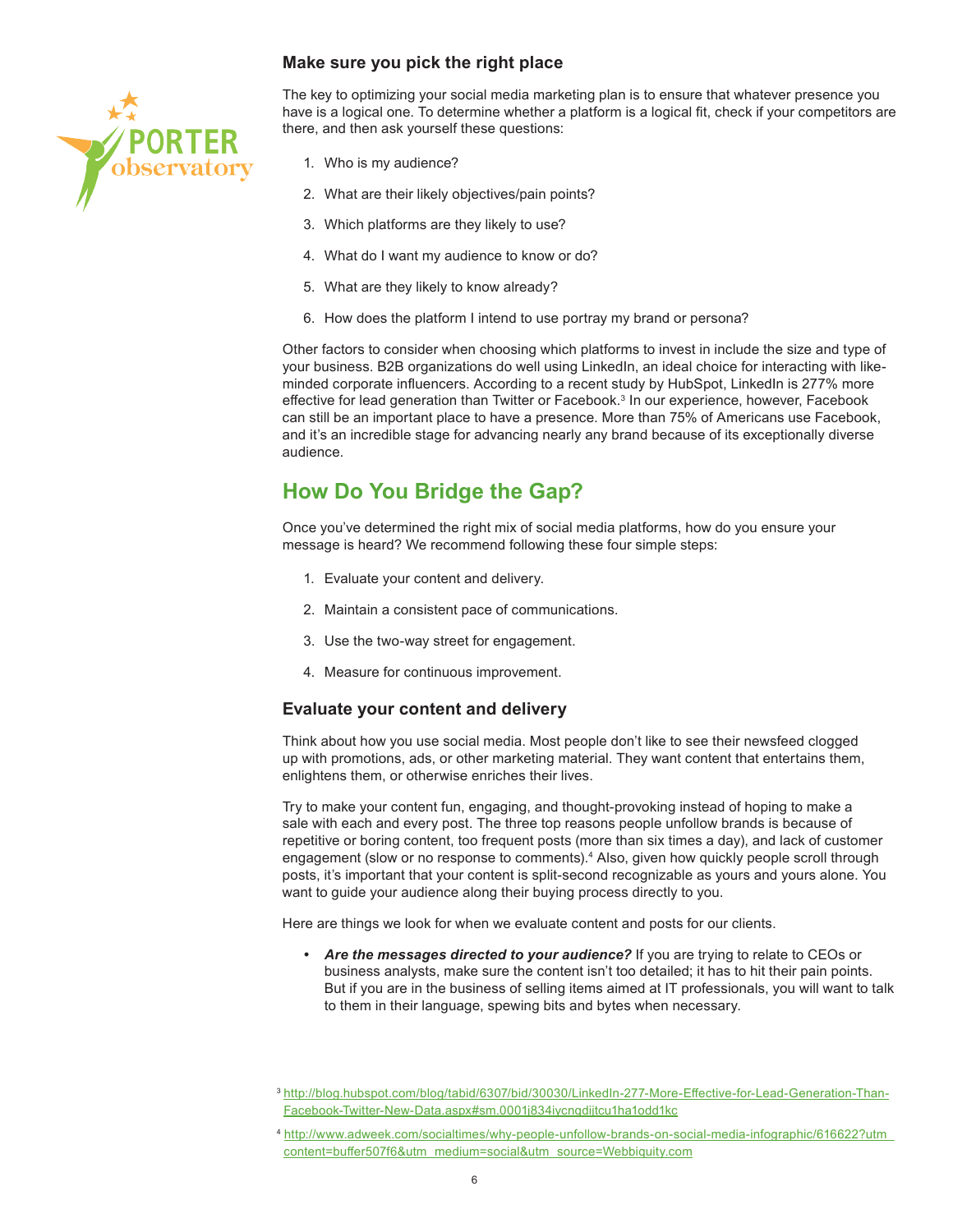<span id="page-6-0"></span>

- *Does the content reflect your persona?* If you wish to portray yourself as a trusted advisor, it's important to use language that sounds professional and supportive. Blogs that offer advice and expertise are very popular, as they demonstrate your ability to add value. On the other hand, if your persona is hip and trendy, your language and content should reflect that.
- *• Is it visual?* Did you know that visual content is more than 40 times more likely to be shared on social media than any other type of content?<sup>5</sup> Consider leveraging your corporate logo. You can use it to establish brand recognition.
- *Can your audience find it?* You need to place content where your audience is looking and make it easy for them to find. Make sure it's mobile accessible. Hashtags can be used to group related content together, so users can find things related to their interests. While hashtags originated on Twitter, their use has grown, and they can be used on multiple platforms.
- *• Have you taken advantage of content curation?* Content curation is the act of discovering, gathering, and presenting digital content, most often pertaining to a specific subject. Don't be afraid to pass on content and advice from others. If you believe it's valuable, there's a good chance your audience will find it valuable as well and start following you to benefit from your insight.
- *• Have you bootstrapped your own content, and, if so, how?* It's likely not everyone has seen all that's available on your website. If you have a good blog you'd like to promote, do so. If you're about to have a sale on a particular product, make it known throughout your social media platforms. Break out larger pieces for use in multiple posts.

#### **Maintain a consistent pace of communications**

We have found that too often companies focus their efforts on one or more social media platforms for a month or so but then never return to refresh their content. You need to keep customers coming back. Consistently refreshing your content will help you do this. One of the things we look for is the pattern of posts to help you address gaps and areas where you can improve.

Here are some things we suggest:

- Develop a cadence that your followers can count on. Your audience will register the schedule almost intuitively. They will look for more details being rolled out on the other platforms once they see an initial release.
- *• Don't put all your cards on the table at once.* Hold things back for future communications. It can help you build a buzz by offering sneak previews followed by more detailed information.
- *• Keep things short and sweet.* Keep customers wanting more. It encourages your audience to engage with their friends as they speculate about your post. It can build up a larger audience of people who are looking for your information.
- *• Update each platform regularly.* A frequent mistake is updating one social media platform significantly more often than another. When you have something new to say, make sure it gets out on each platform.

It can be helpful to create a monthly, weekly, and daily schedule. For instance, you may opt to release the news on one particular platform one day and then roll out the message on the other platforms a day or two later. Whatever you do, make sure it's consistent.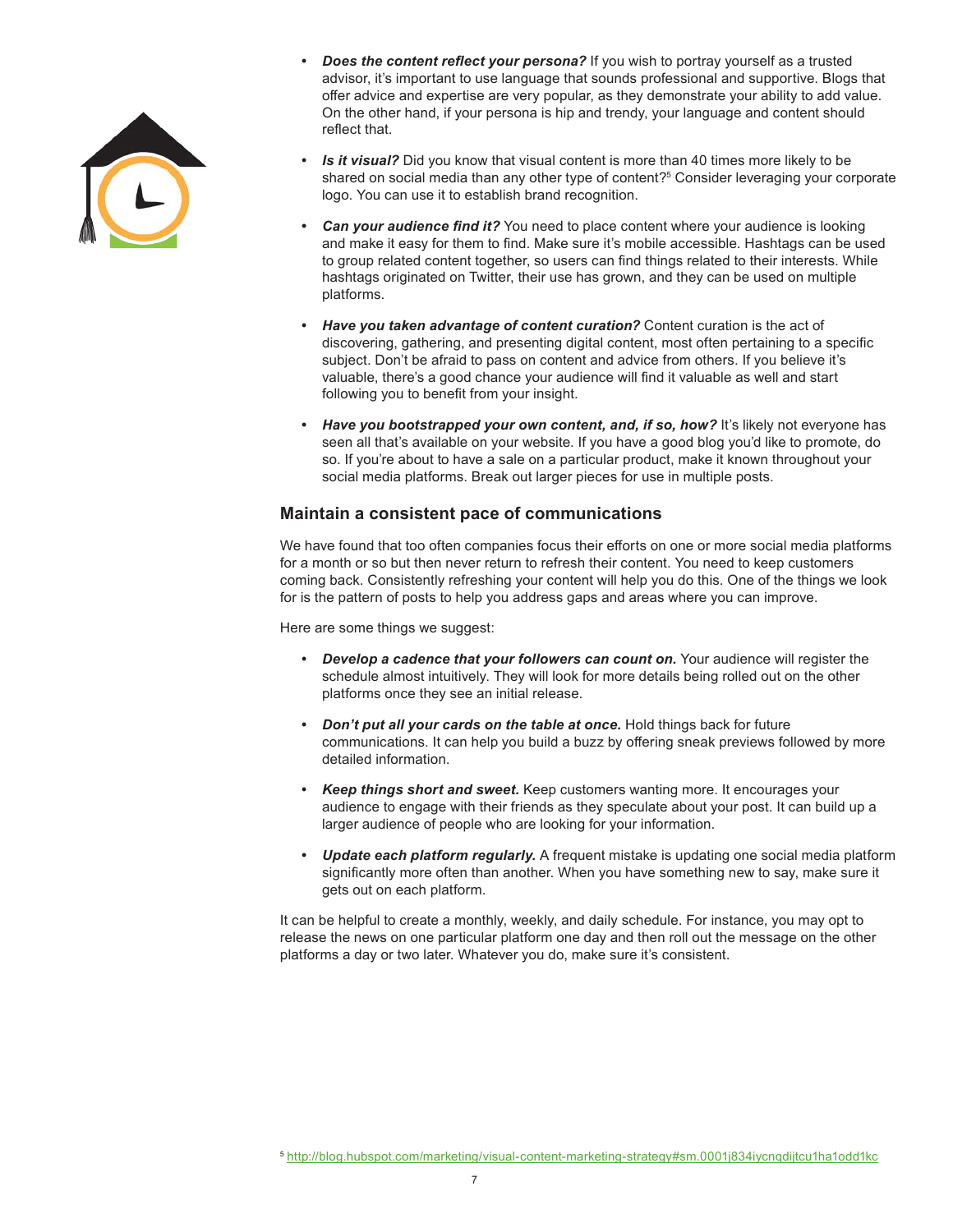<span id="page-7-0"></span>

#### **Use the two-way street for engagement**

One of the biggest opportunities of social media is often ignored—customer care. Did you know that companies only respond to 30% of questions posted by their followers? Seven out of 10 questions from fans don't even receive replies.<sup>6</sup>

Social media is a two-way street. Customers often turn to social media outlets to unleash their frustration or pose questions. Seventy-eight percent of people who complain to a brand via Twitter expect a response within an hour.<sup>7</sup> While engaging with customers at this level opens you up to criticism and issues that need to be dealt with, you don't want to make the mistake of appearing to ignore your customers. It's only when you display your loyalty to them that you can expect their loyalty in return.

To engage with your customers, we recommend that you:

- *• Open the communications door.* Give customers the opportunity to chime in.
- *• Be responsive.* Make sure you respond to at least 65% of questions you receive.
- *Be prompt.* Remember to reply in a timely manner, while the question or issue is still topof-mind to the customer. They will appreciate your responsiveness.

When you respond quickly and reliably, it shows that you care for your customers and are confident about your products and services. This type of nurturing will ultimately help you build a stronger relationship with them, resulting in more sales.<sup>8</sup>

#### **Measure for continuous improvement**

Finding ways to measure your results can help you make adjustments as necessary. Even though social media marketing return on investment (ROI) is hard to quantify, there are analytics tools available that can assist.

Just because it's hard to pin down exactly how many sales are generated directly from a post doesn't mean it is ineffective. Similar to broad-brush advertising campaigns, social media marketing gets you visibility, resulting in the brand recognition required to engage potential customers early in the Buyer's Journey. Developing relationships this way helps you clear a path for more targeted Social Selling with higher close rates.

While measurement may not always be easy, there are some quick and surefire ways to get a good sense of how you're doing. We recommend you consider the following:

- *• Native analytics.* The tools most commonly used to measure social media marketing results are the native analytics for "likes" and "shares" provided by the social networks themselves (i.e., Facebook and Twitter). Social media management platforms such as HootSuite and web analytics such as Google Analytics can also be used.<sup>9</sup>
- *• Your depth of engagement within a community.* Peer influence is an important aspect of Social Selling. It's a readily accepted fact that almost 70% of millennials are influenced by friends' posts on social media when deciding whether to purchase products or services. An important measurement is how much of your content you can get them to pass on or respond to.
- *• Competitive analysis.* Comparison with your competitors and their social media visibility can also provide significant insights into how well your social media program is doing.

<sup>6</sup> <https://www.socialbakers.com/blog/655-70-of-fans-are-being-ignored-by-companies-now-what>

<sup>7</sup> [http://www.lithium.com/company/news-room/press-releases/2013/consumers-will-punish-brands-that-fail](http://www.lithium.com/company/news-room/press-releases/2013/consumers-will-punish-brands-that-fail-to-respond-on-twitter-quickly)[to-respond-on-twitter-quickly](http://www.lithium.com/company/news-room/press-releases/2013/consumers-will-punish-brands-that-fail-to-respond-on-twitter-quickly)

<sup>8</sup> <http://www.business.com/social-media-marketing/7-ways-to-build-your-brand-with-social-media-marketing/>

<sup>9</sup> <http://learn.infusionsoft.com/marketing/social-media/best-social-media-marketing-stats-and-facts/>